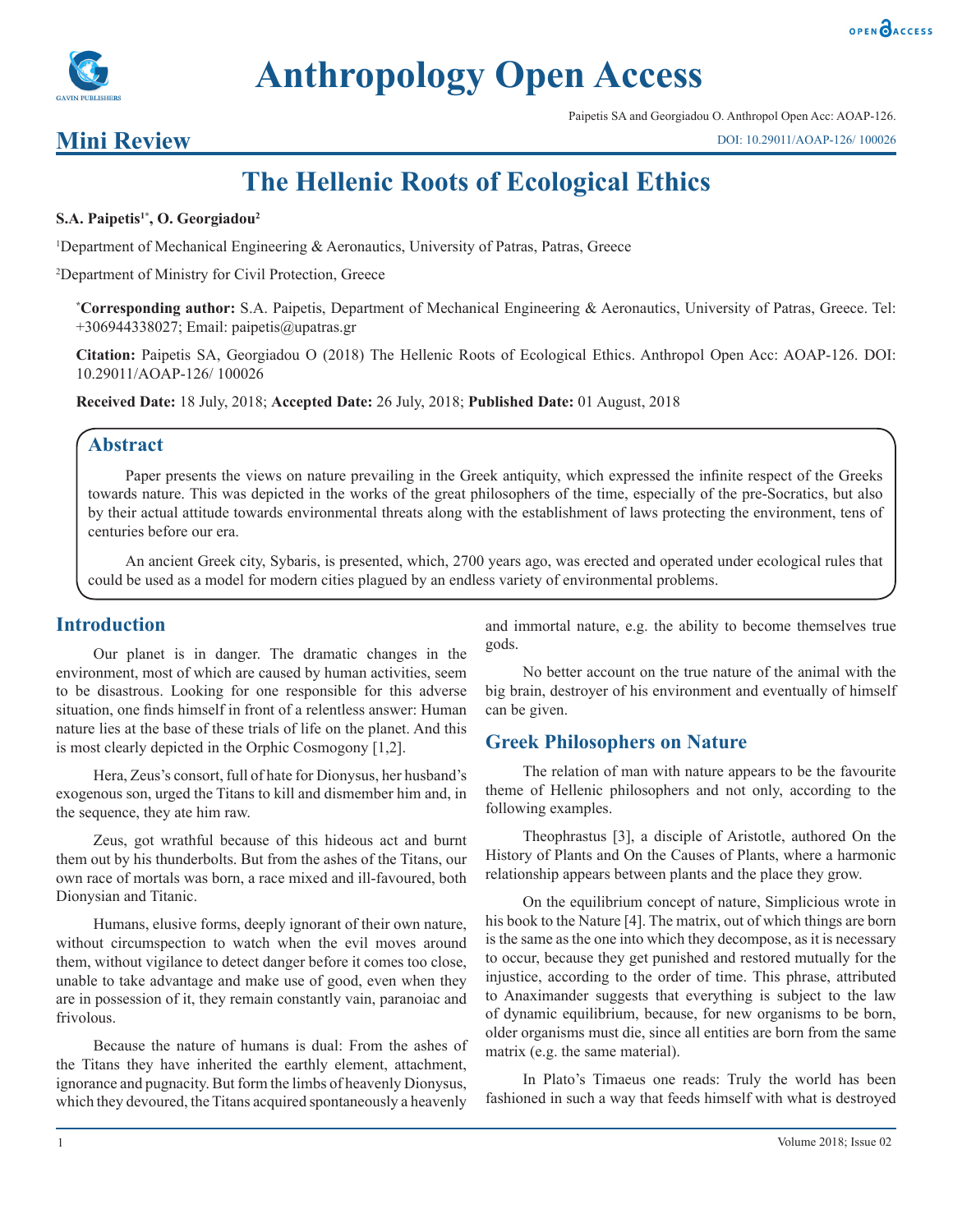from himself. Hippocrates, in On Airs, Waters and Places [5] notes that the health of people as well as their disposition and creativity is formed according to their natural environment, but also by factors such as quality of water, nutrition and the climate.

As a rule, ancient Greek philosophers reject the anthropocentric principle, e.g. that the nature was created to serve man, in fact suggesting exactly the opposite. The whole of the ecosystem is a living organism, an unbroken chain, a Totality, as science tends already to accept nowadays.

As opposed to the three monotheistic ones, the ancient Greek religion was never anthropocentric. The nature was deified, a whole containing mortals, gods and semi-gods, animals, plants, mountains and woods.

In many places of ancient Greece, festivities were conducted to worship nature and the change of seasons [6]. It was a usual practice to ban logging, fishing and hunting in and around sacred places, such as groves, temples, fountains and altars, since the deity living in the place was inherent in all of the entities of its natural environment.

The ancient Greeks used to attach a deeper philosophical and religious meaning to the environment and the way of living in it, and, should deviate from the latter by disturbing natural order, he was committing a hubris [7], and Nemesis was soon to follow.

At this point, one must refer to the myth of deluge, which can be found in practically all of the ancient peoples, according which one or more deities punished people for their disobedience by sending a flood to destroy them. This myth became known thanks to the biblical story of Noah's Ark, the Hindu story of Manu, the Hellenic myth of Deucalion's deluge and the story of Utnapishtim in Gilgamesh Epic.

Nowadays, with glaciers to melt, water level of the oceans to rise to critical limits and extreme weather phenomena to be all the more frequent, one may wonder whether the ancient deluge is just one out of repeated disasters, due not to the wrath of gods, but to maltreatment of nature by man, as it is happening nowadays.

#### **Ancient Greek Cities**

In the ancient Greek cities, especially in Athens, people had taken care for public health and for the protection of the environment. Resolutions were binding cheesemakers and tanners to keep their workshops outside the city walls, while, on many occasions, fines were imposed for violation of the rules for the protection of public health and the environment.

Public works, such as for irrigation and sewerage, were constructed with full respect of environment. Town planning for residential areas as well as strict delimitation of cultivated land suggest that this was just a matter of good administration only but also a way to establish the conviction that the city must live in harmony with nature by applying optimum measures.

Exorbitance against nature may lead to terrible consequences, as suggested by Plato in Timaeus and Critias in the myth of Atlantis, a city whose citizens grew vain and arrogant and came into conflict with gods, nature and eventually with themselves. In the ancient world, attempts to subjugate nature was unthinkable of, a straightforward insult to the gods.

It is worth noticing that most Greek philosophers have written at least one book each "on nature", in which they all admit certain basic principles, such as the unity of nature, a fundamental principle of ecology, its influence on human behaviour and its acceptance as an example for measure in the human society.

### **An Environment-friendly City**

An example of a Greek city taking exceptional care for its environment, was Sybaris, an ancient Greek colony in the fertile plane of Leucania, between rivers Sybaris and Krathis at a short distance from the gulf of Taranta in Magna Graecia (Figure 1). It was built in 720 BC by Achaians from Eliki *και* Ions from Troezen.



**Figure 1:** Magna Graecia.

Swiftly acquired wealth and abundant riches made the name of Sybarite synonymous to soft and voluptuous.

Archbishop Eustathius [8] of Thessalonikα tells the following about the Sybarites. «…πρῶτοι γάρ, φασί, Συβαρῖται καὶ τὰς ψοφούσας τέχνας ἐξώρισαν τῆς πόλεως, οἷον χαλκέων, τεκτόνων καὶ ὁμοίων, ὅπως αὐτοῖς εἶεν ὕπνοι πανταχόθεν ἀθόρυβοι». (… They were the first to remove from the city the "polluting arts", e.g. coppersmiths, stone ma-sons etc. so that no noises disturb the peace of sleeping citizens).

Also they used to work on a rotation basis to minimize pollutions. 28 centuries ago, the Sybarites were aware of the threats